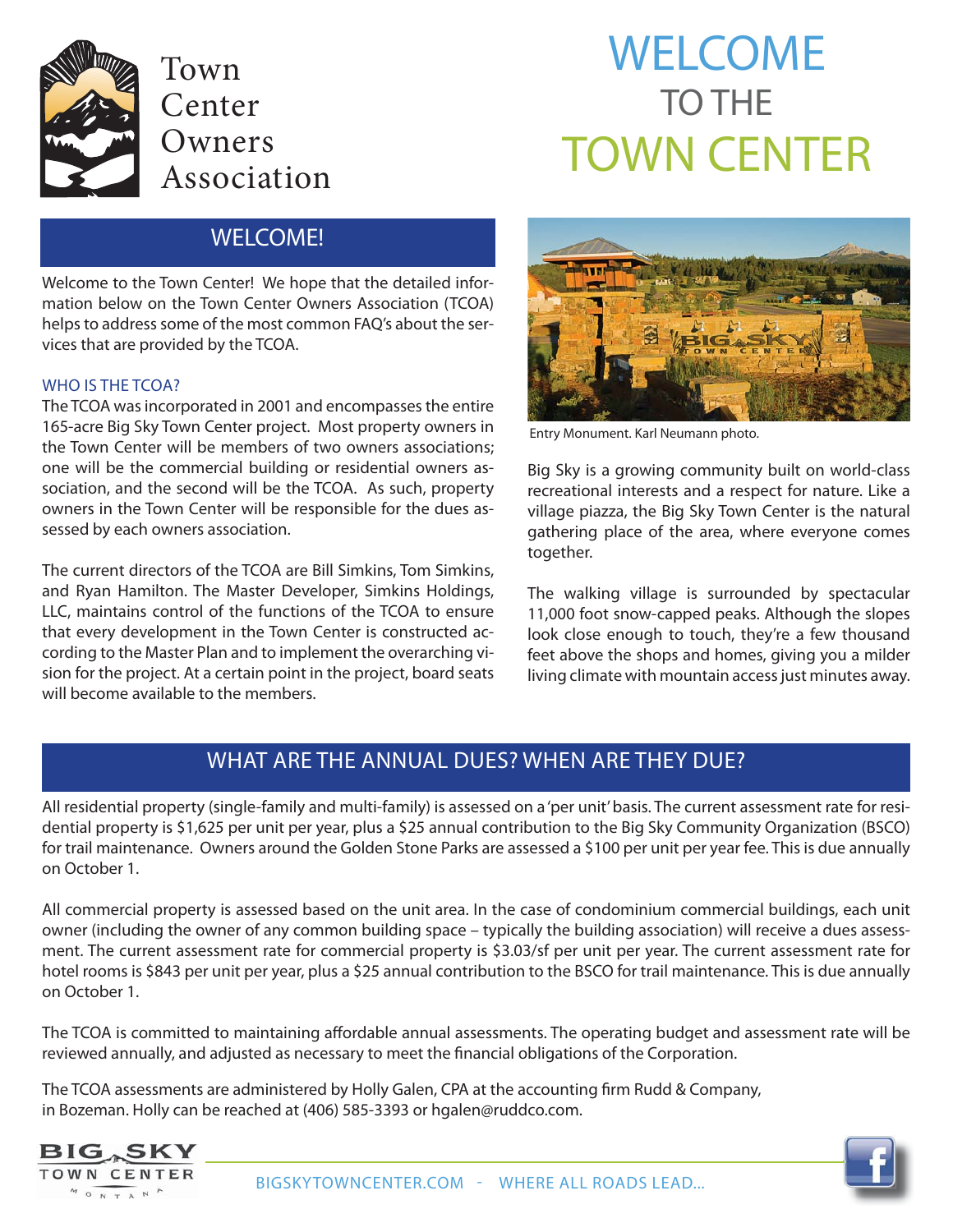## WHERE DO THE ASSESSMENTS GO? WHAT SERVICES ARE PROVIDED?

Snow Removal: TCOA plows all streets and sidewalks throughout Town Center in addition to plowing all parking lots in the Commercial District to provide cost efficiencies and maintain safety and consistency in the quality and timing of snow removal. Although most costs will be paid by the commercial building owners, both residential and commercial assesments fund snow removal, due to the benefit that the Commercial District offers to all the Town Center owners and residents.

Maintenance & Operations: Annual maintenance items include but are not limited to: spring-clean up of trash and debris, paint striping of roads and parking lots, trash removal from animal-proof trash cans, event support, holiday lighting installation and removal along streets, repair and maintenance of outdoor furniture (benches, bike racks, tables, chairs, fire pits) and signage.

Landscape Maintenance (Commercial District): TCOA maintains the garden beds, lawns, and trees throughout Town Center including the landscaped beds around commercial buildings, parking lot islands, street trees (along all streets), and parks/ open space that it owns (i.e. all but the 3.3-acre Town Center Park, which is owned by the BSCO).

Utilities (Commercial District): TCOA pays the utility costs (water, electricity, WiFi, propane, and trash) associated with landscape irrigation, lighting and amenities within common and/or public open space areas, and trash removal from the many animal-proof trash cans throughout the Town Center Commercial District.

Street Lighting: TCOA has a lighting lease program with NorthWestern Energy which provides for the purchase, installation, maintenance, and daily electricity for the street lights in the entire Town Center. This lease costs the TCOA on average about \$90/month/light. Recent light installations feature LED technology, which has a more uniform light pattern (minimizes bright spots), low energy consumption, and lower maintenance expenses, which means a reduced lease cost to TCOA. All street lighting is 100% down-lit and compliant with dark sky guidelines.

Parking Lot Lighting (Commercial District): TCOA has a lighting lease program with NorthWestern Energy which provides for the purchase, installation, maintenance, and daily electricity for the Commercial District parking lot lights in Town Center. The lease operates in the same manner as the street light lease.

Covenant Enforcement and Administration: TCOA's new Executive Director oversees administrative activities such as: architectural review, answering questions from members, managing budgets and assessments, approving sign permits, parking district management, oversight of independent contractors, etc.

Events and Marketing: TCOA hires independent contractors for website maintenance, event management, and social media marketing. TCOA hosts the Big Sky Farmers Market, Haunted Peaks Halloween Festival, Christmas Stroll, and partners with organizations on the many other Town Center events. For more information on events, visit the online community calendar on bigskytowncenter.com or visitbigsky.com.

Reserves: Reserves may be set aside for road, sidewalk, and Commercial District parking lot repair and landscape maintenance, street tree maintenance, etc. The TCOA will make every effort to keep the area looking beautiful and well-maintained in order to maintain and enhance property values.

Noxious Weed Management: TCOA is responsible for noxious weed control in the road rights-of-way and common/public open space areas. TCOA sprays for noxious weeds throughout the spring/summer. Master Developer Simkins Holdings is responsible for the undeveloped lands in the Town Center.

Insurance: TCOA holds the insurance coverage necessary to provide adequate protection and insurance for the non-profit corporation, its property, its membership, directors, and officers.

Office Supplies and Equipment: Includes items such as printing and mailing costs, telephone, computers, etc.

Accounting and Legal Expenses: The TCOA's accountant is Rudd & Co. in Bozeman. Rudd administers TCOA's accounting, tax preparation, and assessments. Legal counsel is retained for such things as drafting or reviewing easements, leases, licenses, bad debt enforcement and collections, etc.

<sup>\*\*</sup> Please remember that you're likely a member of two owners' associations: the TCOA, and your building/condo HOA. \*\*